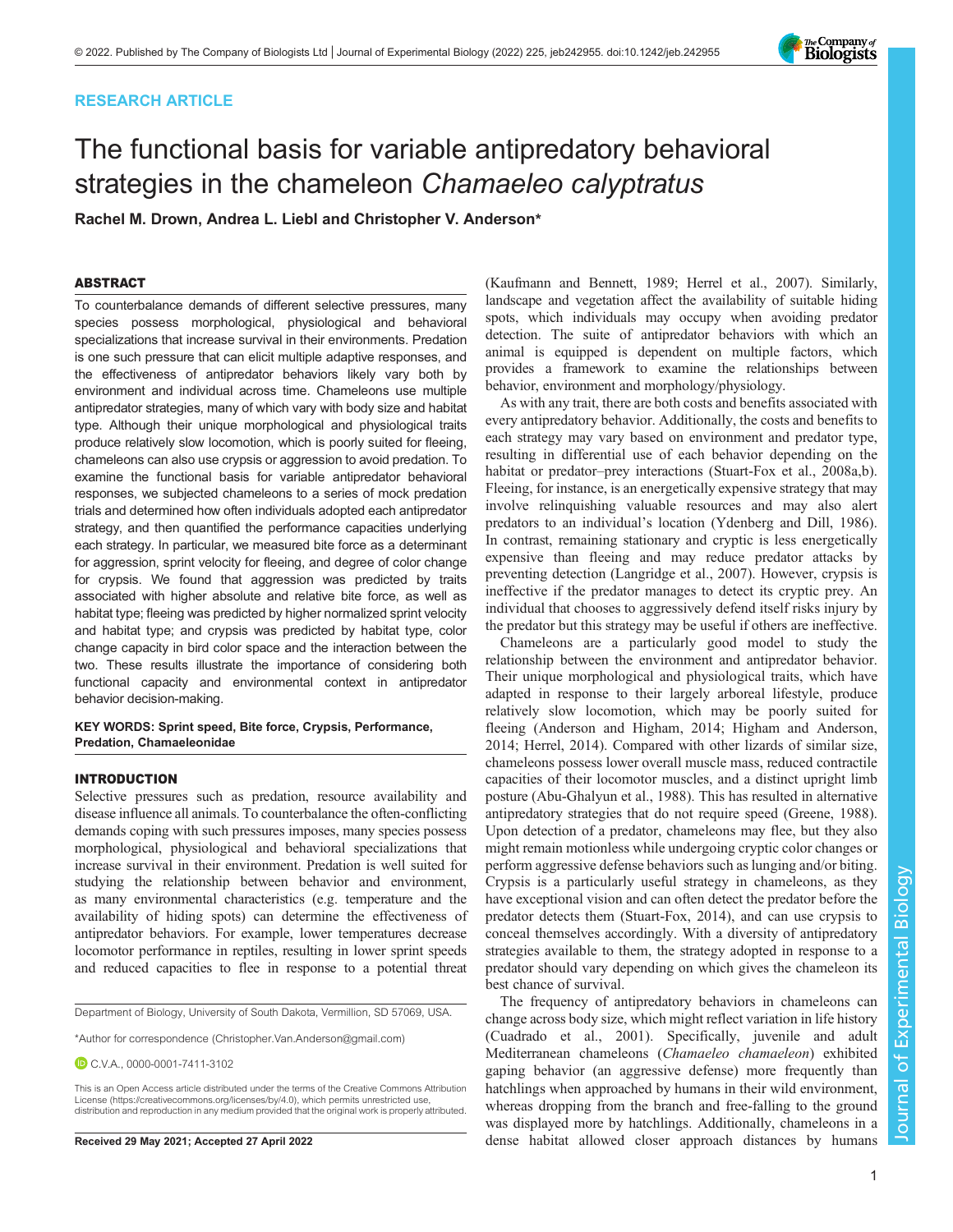<span id="page-1-0"></span>[\(Cuadrado et al., 2001](#page-7-0)). Whether the capacity to perform specific antipredatory responses relates to the frequency with which those strategies are adopted, however, is unknown.

Rather than size or habitat alone, we hypothesized that variation in which antipredator behavior is employed may also be a result of the chameleons' physiological capability to perform each behavior. To explore this, we quantified the performance capacities underlying the primary antipredator behaviors in chameleons (i.e. bite force for aggression, sprint speed for fleeing, and the degree of color change for crypsis) to examine the functional basis of antipredator behaviors during mock predation trials. We predicted that larger chameleons and chameleons that bit harder for their size would more frequently behave aggressively by lunging and biting during a predation event than smaller individuals and those that bit less hard for their size. We predicted this because the stronger bite forces of these individuals can more effectively ward off a predator through an aggressive response. Further, as velocity is known to be size independent among geometrically similar animals [\(Hill,](#page-7-0) [1950](#page-7-0)), we predicted that smaller chameleons would have higher normalized sprint speeds and therefore rely more on fleeing. Lastly, we expected crypsis to be chosen most often by larger individuals that can adopt a wider range of colors ([Teyssier et al., 2015\)](#page-8-0). Although the ability to perform these different behaviors may vary with body size, this functional perspective will help shed light on why individuals of different sizes vary in the frequency of particular behavioral strategies.

# MATERIALS AND METHODS

Male veiled chameleons (Chamaeleo calyptratus Duméril & Duméril 1851) were obtained from either introduced populations in Florida, USA, or, in the case of neonate individuals, from commercial breeders. Individuals were housed in glass terrarium enclosures containing live and artificial plants. Enclosures were equipped with fluorescent daylight (6500K) and UVB bulbs, along with an incandescent basking bulb for lighting and temperature regulation. Animals were fed crickets every 2–3 days and provided with water several times a day via an automatic misting system. The use of animals and the experimental protocol for this study were approved by the Institutional Animal Care and Use Committee of the University of South Dakota ( protocol no. 06-10-17-20C).

# Behavioral trials

Each animal was subjected to a total of 16 behavioral trials, at a frequency of one trial every other day for 32 days. Animals were individually placed in the center of alternating experimental arenas simulating (i) an open environment containing sparse vegetation and few hiding spots or (ii) a closed environment with dense vegetation and plentiful hiding spots (Fig. 1A,B). During behavioral trials, animals were presented with either an artificial bird or snake predator model, representing two of the most common chameleon predators ([Measey et al., 2014\)](#page-8-0). The combination of environment and predator type for each trial was randomized such that individuals were subjected to four behavioral trials for each of four possible combinations to test for treatment effects on behavior. After a 60 s acclimation period to the environment (longer durations risk the animal attempting to escape from the trial arena), the predator model was marionetted over a curtain that kept the researcher out of the chameleon's view. The snake predator model was made to approach the chameleon from a distance below the chameleon's position within the vegetation, whereas the bird predator model was made to approach from above the chameleon and vegetation to mirror how both predators might approach a



Fig. 1. Experimental habitat and force transducer spacing variation used in experimental trials. During behavioral trials, chameleons were placed in the center of (A) an open environment consisting of collected branches, or (B) a closed environment containing a dense Schefflera arboricola house plant. During bite force performance trials, bite plate spacing was varied based on size classes with bite plates being (C) spaced further apart for larger individuals than (D) smaller individuals.

vegetation patch. The chameleons were allowed to interact with the predator for 30 s (further durations did not elicit an additional response), with each trial being video recorded for subsequent scoring of behavioral responses. Behavioral responses were categorized as either: (i) aggression (body inflation, mouth gaping, hissing and/or lunging); (ii) fleeing (quick escape from the predator); (iii) crypsis (changing color to more closely match background); (iv) ring-flipping (rotating to the side of the branch opposite from the predator's view; [Resetarits and Raxworthy,](#page-8-0) [2016\)](#page-8-0); (v) free-falling (dropping from the branch); or (vi) leafmimicking (slow, back-and-forth movement imitating foliage).

# Performance trials

Within 2 weeks of the completion of behavioral trials, each individual was sequentially subjected to a series of performance trials to quantify bite force, sprint speed and color change capacity, as specified below.

## Bite force

Maximal bite force was measured as an indicator of an individual's capacity to aggressively defend itself from a predator. Measurements were performed using a piezoelectric isometric force transducer (type 9203, Kistler, Switzerland) incorporated onto a custom-built double-cantilever beam mounting apparatus (Fig. 1C,D; [Herrel et al., 1999\)](#page-7-0) and connected to a charge amplifier (type 5010B1, Kistler). Force measurements were sampled at 10 kHz (National Instruments, Austin, TX, USA; Igor Pro 7, Wavemetrics Inc., Lake Oswego, OR, USA). The steel biting surfaces were covered with a small piece of leather to promote more vigorous bites and protect the animals' teeth [\(Lappin and](#page-8-0) [Jones, 2014\)](#page-8-0). Prior to bite force measurements, the chameleons were placed in an incubator set to 31.7°C, the mean body temperature selected by this species across two studies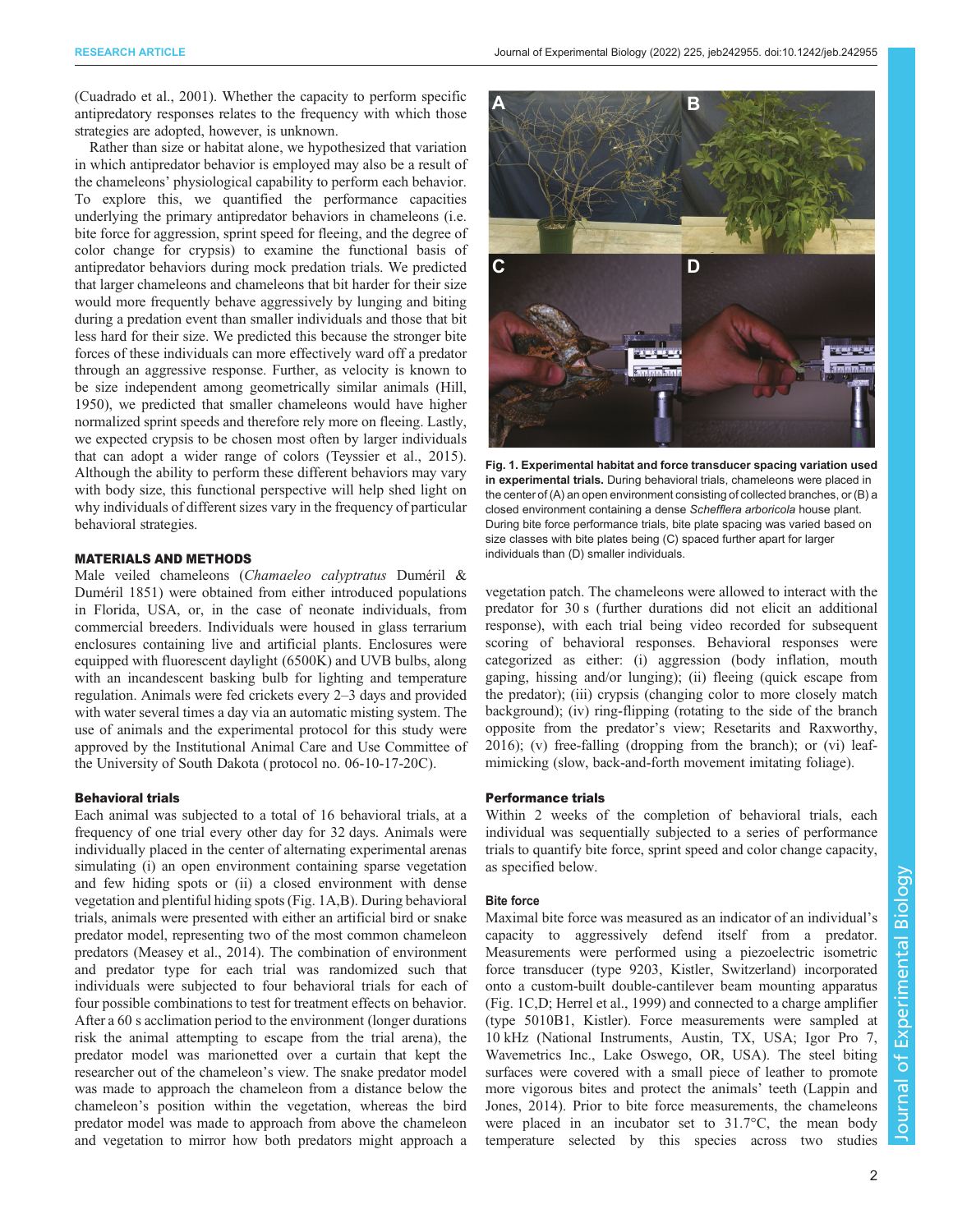[\(Zari, 1993;](#page-8-0) [Andrews, 2008\)](#page-7-0), for 1 h and the distance between the bite plates was adjusted based on the chameleon's size (mean  $\pm$ s.e.m. gape angle of 33.3 $\pm$ 1.2 deg across individuals; [Fig. 1C](#page-1-0),D). Following acclimation to experimental body temperatures, the animals were placed in front of the bite plates, where they were then stimulated by lightly touching around the head and snout to induce biting the bite surfaces of the bite force transducer. Level of stimulation required to elicit bites has been shown to not significantly influence bite force in this species and bite force is very repeatable among trials ([Ligon and McGraw, 2018](#page-8-0)). As a result, four bite trials were collected from each individual, with all trials occurring on the same day. Bite position was normalized across trials according to [Lappin and Jones \(2014\)](#page-8-0) by filming bites in lateral view and measuring the position of the jaw joint, the tip of the jaw and the point at which they bit down in ImageJ software (National Institutes of Health, Bethesda, MD, USA; [http://imagej.](http://imagej.nih.gov/ij/) [nih.gov/ij/\)](http://imagej.nih.gov/ij/). From these measurements, bite force was normalized to a position 50% of the way down the jaw line. The highest normalized bite force measurement from each individual was then used as an approximation of maximal bite performance for that individual ([Losos et al., 2002\)](#page-8-0).

## Sprint speed

The capacity of an individual to flee in response to a predator was measured by calculating sprint performance from position data gathered during sprint trials. As in bite force trials, chameleons were placed in an incubator set to 31.7°C for 1 h prior to the onset of sprint trials. Chameleons were filmed at 500 frames  $s^{-1}$  with two highspeed cameras (SC1 Edgertronic high-speed camera, Sanstreak Corp., San Jose, CA, USA) to collect biplanar position data as animals were individually chased down the length of a wooden dowel by an investigator reaching toward the chameleon. Dowels of three different diameters (4.85, 8.65 and 12.65 mm) were used in trials according to the chameleon's size to reduce the influence of substrate material on sprint speed ([Losos et al., 1993\)](#page-8-0). Instantaneous body position was measured and calibrated using a digitizing tool [\(Hedrick,](#page-7-0) [2008\)](#page-7-0) for MATLAB. A custom script in Igor Pro (Igor Pro 7, Wavemetrics) was used to calculate instantaneous velocity as the first derivative of the calibrated position data, and peak velocity for each sprint trial was extracted from these data.

Peak sprint velocity data were normalized to snout–vent length (SVL). The resultant normalized peak sprint velocity values therefore account for changes in relative position for chameleons of different sizes. These normalized values are relevant from a predation standpoint as smaller chameleons sprinting at the same velocity as large chameleons move more body lengths per second than the larger chameleons. Therefore, smaller prey have reduced positional overlap over any period of time for the predator to target, making it more difficult for a predator to accurately target smaller prey running at the same velocity as larger prey. Five sprint trials were collected per individual on each of three days with a rest day between trial days for 15 total sprint trials per individual. To best approximate maximal sprint performance, only the largest normalized peak velocity from those 15 trials was used for analysis ([Losos et al., 2002\)](#page-8-0).

## Color change capacity

The degree of color change a chameleon is capable of producing was measured as an indicator of an individual's ability to undergo crypsis. To quantify color change capacity, a series of digital photographs were collected from individuals using a Canon EOS 7D Mark II camera body and a Canon EOS 70–200 mm f/2.8 L IS USM zoom lens. Color change was induced by (i) presenting the chameleon with a predator model; (ii) using a mirror so the chameleon could see its reflection; or (iii) presenting another chameleon approximately 30 cm away. These methods were introduced sequentially until a change of color was produced. All photographs were taken with a color standard (ColorChecker Passport, X-Rite Photo) containing 24 standardized colors of known red, green and blue (RGB) values in the frame [\(Fig. 2A](#page-3-0)). These photos were linearized and normalized to control for sources of error, including variation in light or exposure using a toolbox for ImageJ (micaToolbox v2.2; [Troscianko and Stevens, 2015\)](#page-8-0). We created cone-catch models within micaToolbox as models for the visual acuity of a passerine bird and a diurnal colubrid snake, two common chameleon predators [\(Measey et al., 2014](#page-8-0)), to estimate the detectability of color change to the visual system of both predators ([Stuart-Fox et al., 2008b](#page-8-0)). To estimate the detectability of color change in passerines, we used an existing spectral sensitivity file for blue tits (Cyanistes caeruleus) from micaToolbox. For the colubrid snake, we created spectral sensitivity files for the garter snake (Thamnophis sirtalis) based on [Sillman](#page-8-0) [et al. \(1997\)](#page-8-0) and [Stuart-Fox et al. \(2008b\)](#page-8-0) using WebPlotDigitizer v4.5 ([https://automeris.io/WebPlotDigitizer/\)](https://automeris.io/WebPlotDigitizer/) assuming a ratio of 1:1.6:7.3 for the three snake photoreceptor classes [\(Vorobyev and](#page-8-0) [Osorio, 1998](#page-8-0)). The linearized photos of the chameleons were individually converted using these models into color spaces that a bird and a snake predator would perceive. The cone-catch images for both predator types were then converted into receptor noise limited (RNL) chromaticity color space to split the cone-catch values into color channels.

Using previous color analysis methods in chameleons ([Ligon and](#page-8-0) [McGraw, 2013; Ligon, 2014\)](#page-8-0), seven regions of interest on the head and body were chosen for these analyses ([Fig. 2](#page-3-0)A). For both the bird and snake color space images, color change was measured in units of just noticeable differences (JNDs) as the Euclidian distance of the mean color channel values in RNL chromaticity color space for each region of interest between sets of photographs of a single individual at the start of the color change procedure and after color change was induced. This produced a JND value of color change for all seven regions of interest on each chameleon in both the bird and snake color space.

# Morphological measurements

Morphological measurements of cranial dimensions, SVL and body mass were collected from each individual at the completion of performance trials. Seven cranial dimensions were measured using digital calipers  $(\pm 0.01 \text{ mm})$  to explore known relationships between maximal bite force and specific cranial measurements (e.g. [Measey](#page-8-0) [et al., 2009](#page-8-0), [Ligon and McGraw, 2018;](#page-8-0) [Fig. 2B](#page-3-0),C): lower jaw length (tip of the snout to the jaw joint), head length (tip of the snout to dorsal tip of the casque), head height ( jaw joint to dorsal tip of the casque), casque width ( proximal point at the posterior of the casque along the lateral crest where squamosal bone turns dorsally to the midpoint of the casque along the parietal crest), casque height ( proximal point of casque to dorsal tip of the casque), head width (distance between proximal points of casque on both sides of the head) and jaw width (distance between outer margins of the jaw joints on both sides of the head). With each chameleon held in an outstretched position, SVL was measured from the tip of the snout to the cloacal opening using digital calipers  $(\pm 0.01 \text{ mm})$  or, for individuals over 150 mm SVL, a tape measure  $(\pm 0.1 \text{ cm})$ . Finally, body mass was measured using a digital microbalance  $(\pm 0.001$  up to 5 g) or spring scale  $(\pm 0.5$  g between 5 and 60 g or  $\pm 2$  g over 60 g).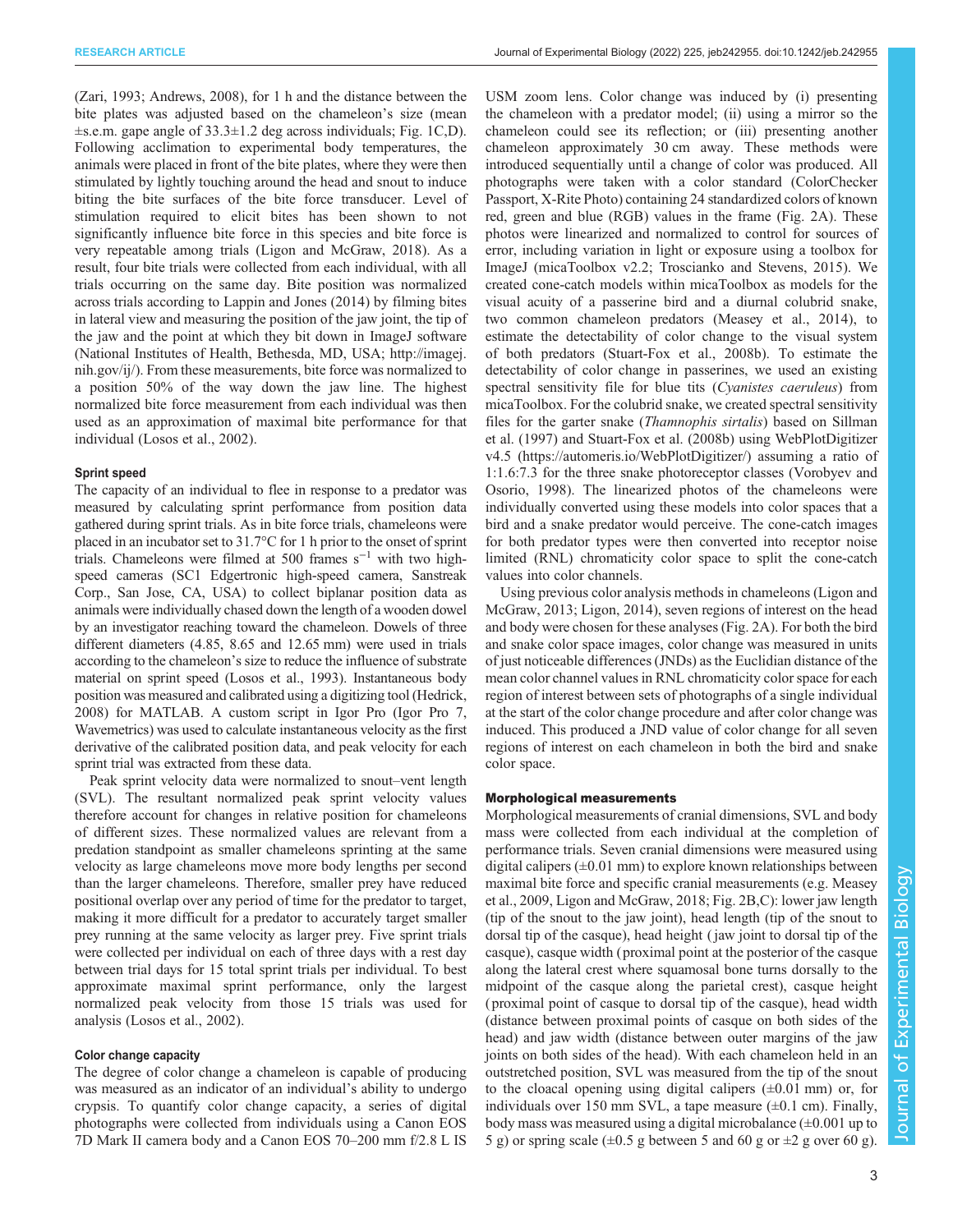<span id="page-3-0"></span>

Fig. 2. Color change and cranial dimension analysis landmarks. Images depicting the (A) locations of seven regions of interest on the head and body of each chameleon that were sampled as part of color change capacity measurements, and (B) lateral and (C) dorsal views of seven cranial dimensions measured to correlate with bite performance. Note the presence of a color standard included in the frame in A, allowing for photos to be linearized and normalized to control for sources of error, including variations in light or exposure. LJL, lower jaw length; HL, head length; HH, head height; CW, casque width; CH, casque height; HW, head width; JW, jaw width.

# Statistical analysis

To address collinearity between body size and bite force, test the prediction that individuals that bite harder for their size chose aggression more often, and provide a testable variable of that prediction for inclusion in model selection analyses outlined below, residual values from a general linear model comparing SVL and maximum bite force were calculated as a measure of relative maximum bite force. To summarize color change, two principal component analyses (PCAs) were performed using JND color change values for the seven regions of interest on each individual. The first PCA used JND values from the seven regions of interest in the bird color space, whereas the second PCA used JND values from those regions in the snake color space. Principal component (PC) scores accounting for 20% or greater of the variance were then included in subsequent analyses as measures of color change performance.

General linear models were used to examine the relationship between each of the performance metrics (i.e. bite force, sprint speed and color change capacity) with morphological size, specifically, SVL and cranial measurements. Maximum bite force, SVL and all cranial measurements were log-transformed to meet the assumption of linearity for the general linear models.

We used general linear mixed models with individual as a random factor in the nlme package in R [\(https://CRAN.R-project.org/](https://CRAN.R-project.org/package=nlme) [package=nlme\)](https://CRAN.R-project.org/package=nlme) to determine how predator type, habitat type, individual performance and SVL, as well as the interactions between predator type and habitat type with SVL and individual performance metrics, influenced which antipredatory behavior individuals used.

We used a backwards model selection approach with Akaike's information criterion corrected for small sample size (AICc)

to identify the best fit model(s) [\(Bolker et al., 2009](#page-7-0)); models with a difference of <2 between their AICc value and that of the best predictor model (ΔAICc) were treated as equivalent. Relative maximum bite force (residuals of the relationship between SVL and maximum bite force) were used in place of maximum bite force in model selection analyses; this controlled for body size as a confounding factor of bite force measurements in the models and represented a measure of an individual's bite force for their size. Models were created for each of the six behaviors separately. All statistical analyses were conducted using R v. 4.0.3 and all figures were created using ggplot2 [\(Wickham,](#page-8-0) [2016\)](#page-8-0).

# RESULTS

Data from a total of 27 male C. calyptratus were collected. One individual was excluded from analysis owing to health declines during data collection, which may have impacted behavior and performance data. The remaining 26 individuals ranged in size from 3.4 to 22.6 cm SVL and in mass from 1.26 to 166 g, with 10 individuals  $\leq$ 9 cm SVL and 7 individuals  $\geq$ 17 cm SVL ([https://](https://github.com/alliebl/Drown-et-al) [github.com/alliebl/Drown-et-al](https://github.com/alliebl/Drown-et-al)). PCAs of the color change data revealed a single PC score in bird color space (explaining 56.7% of the variation) and two PC scores in snake color space (explaining 28.7% and 21.5% of the variation, respectively).

# Effect of body size on performance

Bite force increased significantly with SVL ([Fig. 3A](#page-4-0), [Table 1\)](#page-4-0), with normalized bite forces ranging from 0.68 to 124.96 N ([https://](https://github.com/alliebl/Drown-et-al) [github.com/alliebl/Drown-et-al](https://github.com/alliebl/Drown-et-al)). Bite force was also positively related to size across all seven cranial measurements [\(Table 1\)](#page-4-0). The strongest relationship occurred with head length [\(Table 1\)](#page-4-0).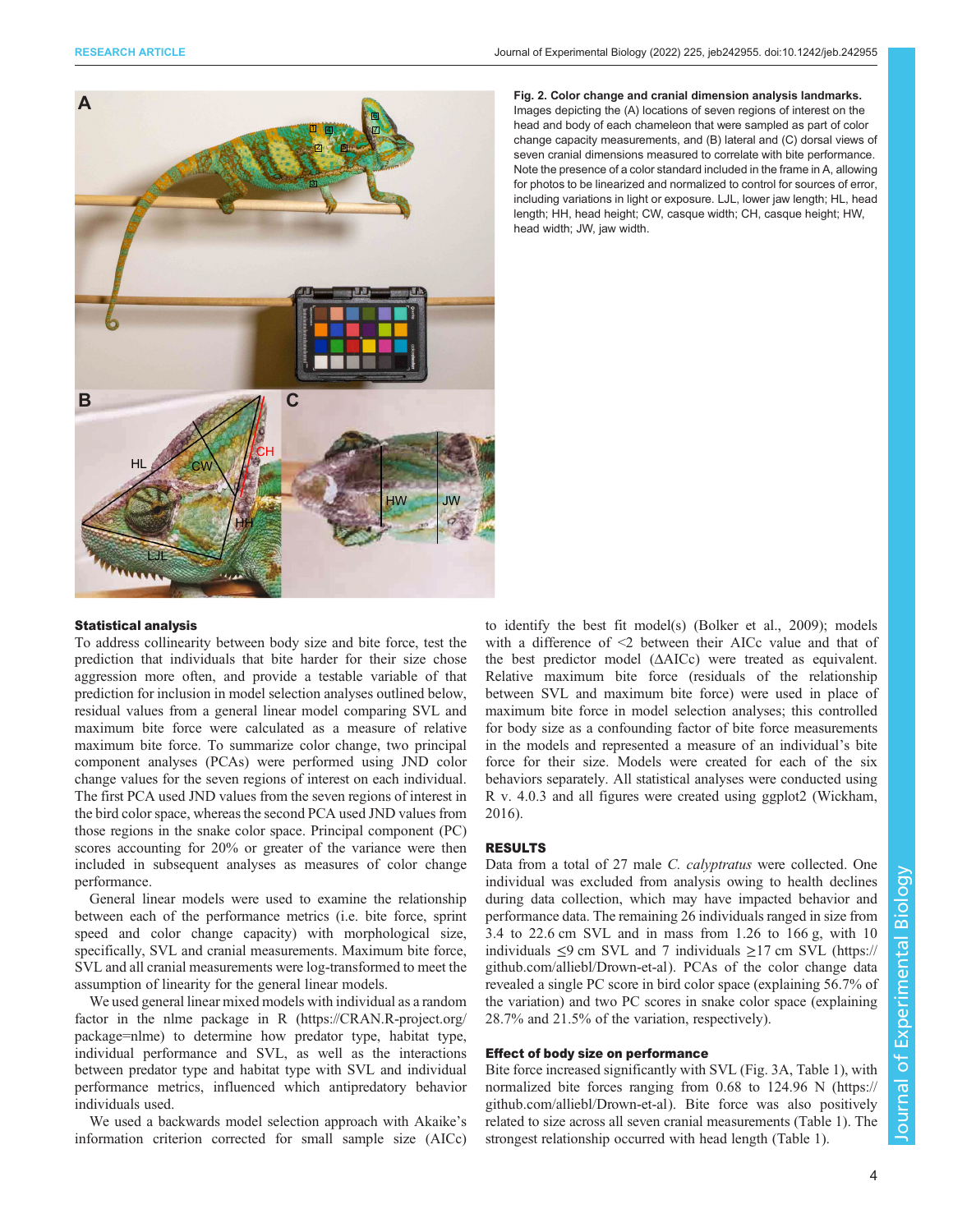<span id="page-4-0"></span>

Fig. 3. Body size effects on performance variables. Relationship between snout–vent length (SVL) and (A) maximum bite force and (B) normalized peak sprint velocity using general linear models. Regression lines are indicated by black lines and shaded areas represent 95% confidence intervals. Note that the relationship in A is plotted on log scales in natural units to linearize exponential relationship, whereas B is plotted on linear scales.

Normalized peak velocity decreased with increasing SVL (Fig. 3B, Table 1), indicating that smaller individuals ran proportionately faster. No significant relationship between SVL and change of color in either bird or snake color space was observed (Table 1).

## Model selection effects on behavioral responses

SVL, habitat and the residuals for the relationship between SVL and maximum bite force (henceforth, relative maximum bite force) were the best predictors for an individual using an aggressive response during mock predation trials [\(Table 2](#page-5-0); [Table S1\)](https://journals.biologists.com/jeb/article-lookup/DOI/10.1242/jeb.242955). The aggressive response was chosen more often by larger individuals, by those who bit proportionally harder for their body size, and by individuals in open habitats ([Fig. 4](#page-5-0)A,B).

Both habitat and normalized peak velocity were retained in the best model predicting a fleeing response ([Table 2;](#page-5-0) [Table S2\)](https://journals.biologists.com/jeb/article-lookup/DOI/10.1242/jeb.242955). Individuals with higher normalized peak velocities (running more body lengths per second) chose to flee more frequently than those with lower normalized peak velocities. Further, fleeing was chosen more often in the closed habitat than the open habitat [\(Fig. 4C](#page-5-0)).

Adopting crypsis was best predicted by models containing habitat, color change capacity in the bird color space and the interaction between these two variables [\(Table 2](#page-5-0); [Table S3\)](https://journals.biologists.com/jeb/article-lookup/DOI/10.1242/jeb.242955). This behavior was chosen significantly more often among individuals with greater color change capacity in the bird color space when those individuals were in closed environments containing leaves and plentiful hiding spots, but not when those individuals were in open environments containing bare branches [\(Fig. 5](#page-6-0)A).

The ring-flip behavior was best predicted by the model including habitat, normalized peak velocity and the interaction between these two variables. [\(Table 2](#page-5-0); [Table S4\)](https://journals.biologists.com/jeb/article-lookup/DOI/10.1242/jeb.242955). Chameleons running at higher normalized peak velocities chose the ring-flip behavior more frequently in open habitats, but not in closed habitats ([Fig. 5](#page-6-0)B). Habitat alone was the best predictor for both free-falling and leafmimicking ([Table 2;](#page-5-0) [Tables S5,S6\)](https://journals.biologists.com/jeb/article-lookup/DOI/10.1242/jeb.242955), although neither behavior occurred frequently ([Fig. 6](#page-6-0)). Predator type was not retained in any optimal models from the model selection process.

# **DISCUSSION**

We found that variation in antipredator behavior responses in chameleons can be predicted by differences in an individual's functional capacity to perform them and the environment in which it finds itself during a predation event. In particular, the frequency with which chameleons adopted an aggressive response to a mock predator was best predicted by body size, relative maximum bite force and habitat structure. The frequency with which fleeing was used in response to mock predators was best explained by a combination of the normalized peak sprint velocity and habitat structure. Somewhat similarly, the frequency of active body repositioning (i.e. 'ring-flip') was best explained by a combination of the normalized peak sprint velocity, habitat structure and the interaction between these two variables. Finally, the frequency of adopting cryptic color change in response to predation trials, in contrast, was best predicted by a combination of habitat, the capacity to change color as quantified in bird color space and the interaction between these two variables.

The proportion of trials that a chameleon adopted an aggressive response to mock predators was best predicted by models that included both body size (SVL) and relative maximum bite force and

Table 1. Statistical significance of morphological measurements on performance measures

| Predictor         | Maximum bite force |       | Normalized peak<br>velocity |       | Bird vision color<br>change (PC1) |       | Snake vision color<br>change (PC1) |       | Snake vision color<br>change (PC2) |       |
|-------------------|--------------------|-------|-----------------------------|-------|-----------------------------------|-------|------------------------------------|-------|------------------------------------|-------|
|                   | D                  | $R^2$ | P                           | $R^2$ | P                                 | $R^2$ | P                                  | $R^2$ | P                                  | $R^2$ |
| Snout-vent length | < 0.001            | 0.94  | < 0.001                     | 0.77  | 0.1610                            | 0.04  | 0.2600                             | 0.01  | 0.1119                             | 0.06  |
| Lower jaw length  | < 0.001            | 0.92  |                             |       |                                   | -     |                                    |       |                                    |       |
| Head length       | < 0.001            | 0.95  |                             |       |                                   |       |                                    |       |                                    |       |
| Head height       | < 0.001            | 0.94  |                             |       |                                   |       |                                    |       |                                    |       |
| Casque width      | < 0.001            | 0.92  |                             |       |                                   |       |                                    |       |                                    |       |
| Casque height     | < 0.001            | 0.93  |                             |       |                                   |       |                                    |       |                                    |       |
| Head width        | < 0.001            | 0.93  |                             |       |                                   |       |                                    |       |                                    |       |
| Jaw width         | < 0.001            | 0.90  |                             |       |                                   |       |                                    |       |                                    |       |

Bold indicates significant P-values.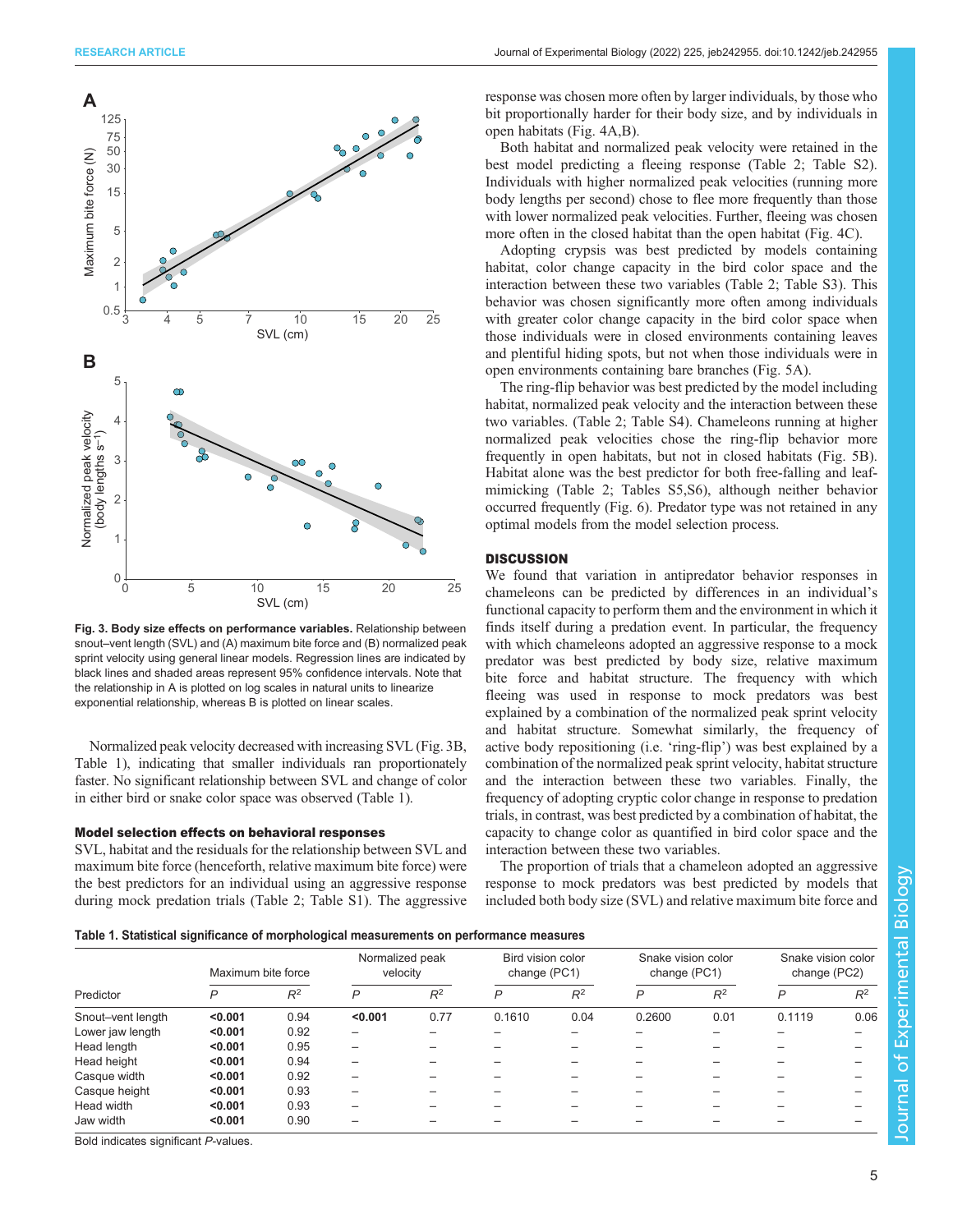<span id="page-5-0"></span>RESEARCH ARTICLE **ARTICLE** ARTICLE ARTICLE **Journal of Experimental Biology (2022) 225, jeb242955. doi:10.1242/jeb.242955** 

Table 2. Summary table of model selection analysis results listing the predictor variables retained in the optimal model (first listed for each behavior) and models with ΔAICc <2 (see [Tables S1](https://journals.biologists.com/jeb/article-lookup/DOI/10.1242/jeb.242955)–S6) for each antipredator behavior

| SVL+Relative maximum bite force; Habitat+SVL+Relative<br>maximum bite force; SVL; Habitat; Habitat+SVL                                                                                                                                                               |  |  |  |
|----------------------------------------------------------------------------------------------------------------------------------------------------------------------------------------------------------------------------------------------------------------------|--|--|--|
| Habitat+Normalized peak velocity                                                                                                                                                                                                                                     |  |  |  |
| Habitat+Color change in bird color space+Habitat*Color<br>change in bird color space; Habitat+Habitat*Color<br>change in bird color space; Color change in bird color<br>space+Habitat*Color change in bird color space;<br>Habitat*Color change in bird color space |  |  |  |
| Habitat+Normalized peak velocity+Habitat*Normalized<br>peak velocity; Habitat+Habitat*Normalized peak<br>velocity; Normalized peak velocity+Habitat*Normalized<br>peak velocity; Habitat*Normalized peak velocity                                                    |  |  |  |
| Habitat                                                                                                                                                                                                                                                              |  |  |  |
| Habitat                                                                                                                                                                                                                                                              |  |  |  |
| SVL, snout-vent length.                                                                                                                                                                                                                                              |  |  |  |

habitat (Table 2). Previous work suggested body size alone as a driving factor for choosing aggression, as aggression was chosen most often by larger individuals [\(Cuadrado et al., 2001\)](#page-7-0). However, our results suggest this behavioral variation may be driven largely by differences in bite force, rather than size itself. Consistent with typical scaling relationships between bite force and size (e.g. [Herrel](#page-7-0) and O'[Reilly, 2006\)](#page-7-0), we found a positive relationship between body size and bite force [\(Fig. 3A](#page-4-0)) and between body size and the frequency of adopting an aggressive response (Fig. 4A). Further, individuals that bit harder for their body size chose an aggressive response more than individuals of the same size that had a weaker bite force (Fig. 4B). Together, these relationships indicate that a chameleon's physiological capacity to bite, both absolutely and relatively, play a major role in driving patterns of variation in how frequently individuals adopt an aggressive response during predation events. Strong bite forces are likely an extremely effective deterrent in any predation event, resulting in traits related to it driving aggressive responses. Aggression was also chosen more frequently in open habitats (Figs 4A,B and [6\)](#page-6-0), possibly because in open habitats fleeing and crypsis may be less effective strategies.

Similar to aggression being driven by traits related to underlying performance and habitat structure, whether a chameleon chose to flee in response to a mock predator was predicted by both sprint performance and habitat surroundings. In particular, chameleons that were capable of sprinting with higher normalized peak velocities, as well as chameleons located in a closed habitat setting, were more likely to choose to flee during predation trials (Figs 4C and [6](#page-6-0)). Normalized peak velocity is an indicator of the peak rate of relative positional changes and is therefore particularly relevant from a predation standpoint. Higher normalized peak velocity values correspond with reduced positional overlap over a given time period; this means that individuals with higher normalized peak velocities move out of a specific space faster, reducing the ability of a predator to target a specific location for prey capture. This could be driven largely by body size differences, as a small chameleon moving at the same velocity as a large chameleon moves more body lengths over the same period of time. Body size, however, was not retained in the optimal model predicting fleeing, suggesting that body size differences alone are not driving this pattern with normalized peak velocity. In addition to higher normalized sprint performance, habitat type influenced chameleon



Fig. 4. Predicted fit estimates for model best explaining behavioral choice proportions. Fit lines represent a general linear mixed model based on predicted values derived from the best-fit model. Individual dots represent proportion of a behavioral choice selected for an individual in one of four habitat and predator combinations (i.e. each individual is represented by four dots: one for trials in an open habitat with a bird predator model, one for trials in an open habitat with a snake predator model, one for trials in a closed habitat with a bird predator model, and one for trials in a closed habitat with a snake predator model). Effect of (A) SVL and (B) relative maximum bite force (residuals) on the proportion of aggressive responses based on a model including habitat, SVL and relative maximum bite force, and the (C) effect of normalized peak velocity on the proportion of fleeing responses based on a model including habitat and normalized peak velocity are shown. The fit relationships in A and B are based on the same general linear mixed model with predicted values calculated based on an average value of (A) relative maximum bite force and (B) SVL. Shaded areas represent 95% confidence intervals.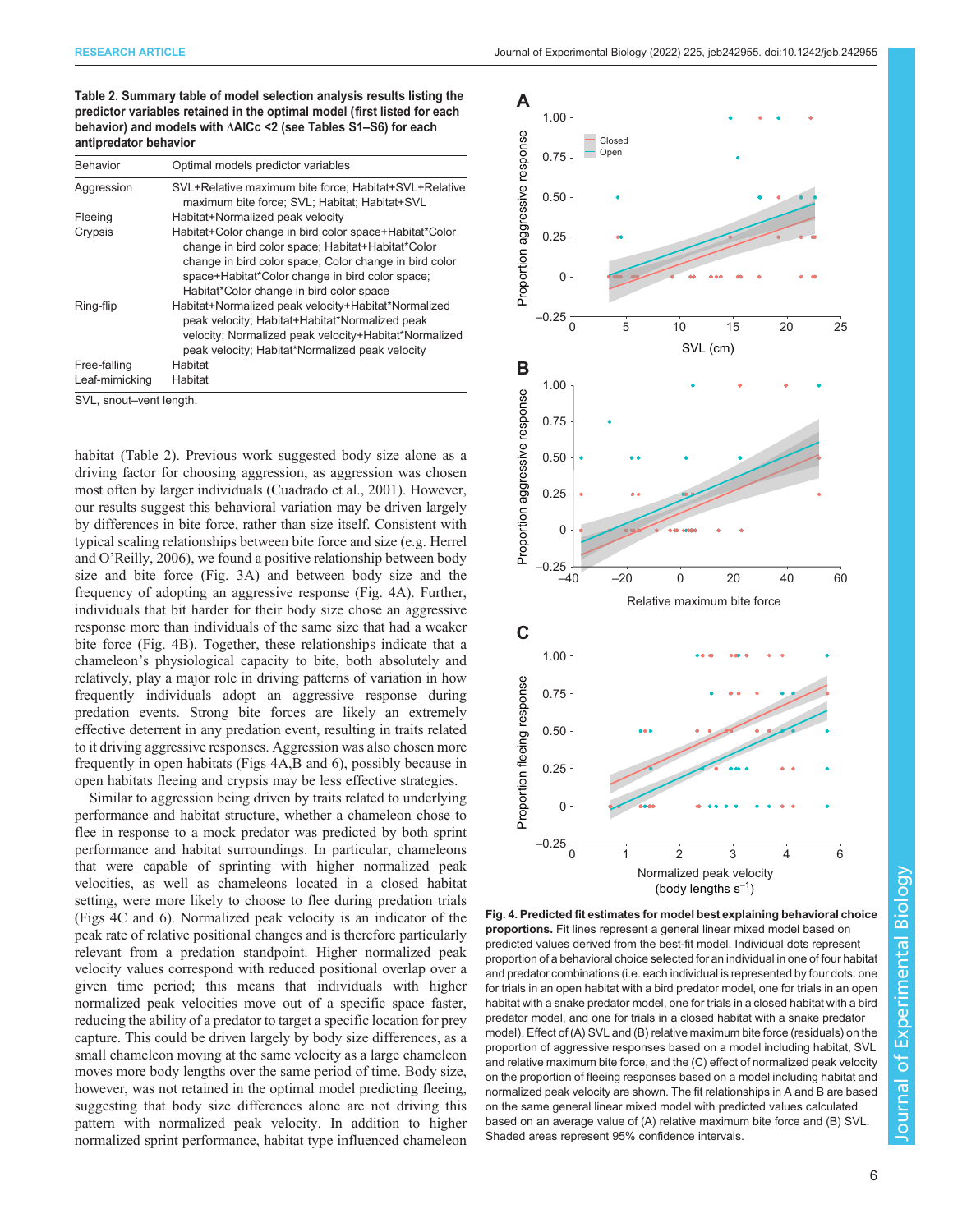<span id="page-6-0"></span>

Fig. 5. Predicted fit estimates for models best explaining behavioral choice proportions. Predicted fit estimate relationships between (A) the capacity to change color as calculated from bird color space and the proportion of crypsis responses based on a model including habitat, color change in bird color space and the interaction between habitat and color change in bird color space, and (B) normalized peak velocity on the proportion of ring-flip responses based on a model including habitat, normalized peak velocity and the interaction between habitat and normalized peak velocity. Fit estimate calculations and indications as in [Fig. 4](#page-5-0).

fleeing in that chameleons chose to flee more in closed habitats than in open habitats. Together, these patterns suggest that if a chameleon can flee quickly, it may be able to find a safe retreat in denser vegetation, where it might be more difficult for the predator to detect the chameleon or navigate through.

Like fleeing, the ring-flip behavior (i.e. rotating to the side of the branch opposite to the predator) was best predicted by both normalized sprint performance and habitat. An interaction between these two predictors, however, was also retained in all optimal models. Specifically, a ring-flip response was chosen more often by individuals with higher normalized peak velocities when they were in the open environment, but was almost never chosen in a closed environment, regardless of an individual's sprinting performance (Fig. 5B; [https://github.com/alliebl/Drown-et-al\)](https://github.com/alliebl/Drown-et-al). The body repositioning associated with this behavior provides a clear relationship with habitat type; it allows the chameleon to drastically reduce its exposed profile, with only their eyes detectable from the sides of the branch, conferring the ability to remain relatively concealed. Consequently, this may be a useful strategy in an environment where crypsis is ineffective, as it still allows them to reduce its detectability. However, the relationship



Fig. 6. Relationship between habitat type and proportions of antipredator behavior. Models including habitat alone significantly predicted free-falling and leaf-mimicking responses.

with normalized peak velocity is less clear. Although both ringflipping and fleeing behaviors were chosen more often by individuals with higher normalized peak velocities, they contrast in which habitat they were used more in. Although fleeing may be effective in a closed environment for relatively fast-running chameleons, in general, chameleons are quite slow-moving. Thus, fleeing in an open environment is likely less effective, and ringflipping may be a more effective strategy.

Although the degree of color change in both bird and snake color space was quantified, color change in the snake color space was not retained in any model. Rather, models including habitat, color change in bird color space and an interaction between these two predictors best predicted the use of crypsis during predation trials [\(Table 2](#page-5-0)). In particular, crypsis was adopted more often by individuals with a greater capacity to change color within the bird color space when they were in a closed habitat, but was almost never chosen in an open habitat (Fig. 5A;<https://github.com/alliebl/Drown-et-al>). Whereas crypsis is a viable defense option in environments where there is something to camouflage amongst, it would be less effective in sparse habitats. Further, although chameleons are noted to possess differing physiological capabilities for color change throughout ontogeny [\(Teyssier et al., 2015](#page-8-0)), with adults having a larger range of colors they can adopt during crypsis, we found no significant relationship between body size and color change capacity in either bird or snake color space. The limited relationships that we observed here may have been caused by insufficiently quantifying and eliciting color change, or by eliciting color change under contexts that differed from their predation response. Chameleon irradiance spectra have UV components, which birds have the ultraviolet photoreceptor spectral sensitivities to detect [\(Stuart-Fox et al., 2007; Stuart-Fox et al.,](#page-8-0) [2008a,b\)](#page-8-0). However, the camera used to quantify color change was not sensitive to UV light, likely limiting the full spectral visualization from a bird's perspective. Additionally, the ability to detect behavioral response variation in response to changes in an individual's color change capacity in snake color space may have been hindered by the fact that no single PC score encapsulated as much of the variation as was seen in bird color space scores. Further, chameleons change color differently depending on the stimulus [\(Stuart-Fox et al., 2008a,b](#page-8-0)), and they also change color for temperature regulation [\(Walton and](#page-8-0) [Bennett, 1993](#page-8-0)) and owing to intraspecific interactions ([Ligon and](#page-8-0) [McGraw, 2013; Ligon, 2014;](#page-8-0) [Dollion et al., 2020\)](#page-7-0). To induce color change in our experiments, however, a sequence of different and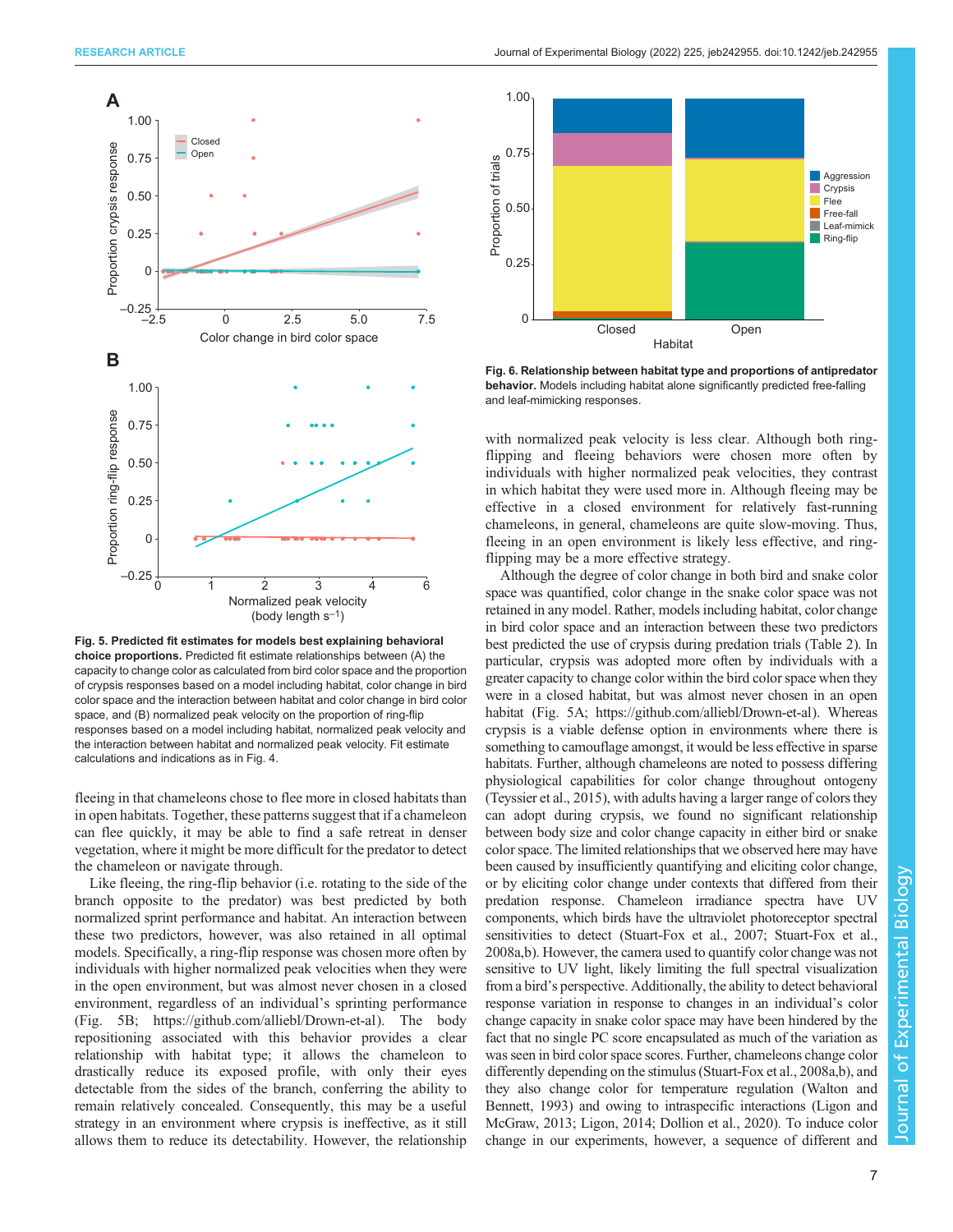<span id="page-7-0"></span>multiple methods was often necessary (i.e. predator, mirror and/or another chameleon). This may have had confounding effects on establishing a stronger relationship between color change performance and behavioral response. The use of a single stimuli and the initiation of color change for a single underlying function across trials, however, is difficult in practice as the chameleons differed considerably in their willingness to change color under different methods. Alternatively, recording color change capacity in response to both snake and bird predator models and including both performance parameters in our models may have avoided some of these confounding effects. Interestingly, no relationship between predator type and the use of crypsis was found, despite previous work showing differences in color responses when chameleons interacted with birds or snakes ([Stuart-Fox et al., 2008a](#page-8-0),[b](#page-8-0)). That study highlights just how dynamic of a behavioral response crypsis is, with a chameleon able to differentially alter its coloration in response to different stimuli to best remain hidden, a difference we may have better detected using the full avian visual spectrum and/or more specific stimuli during color change performance trials.

Model selection indicated that habitat was the best predictor for the free-falling and leaf-mimicking behaviors. Free-falling may be size dependent, as it has been more frequently observed in hatchlings (Cuadrado et al., 2001), but each of these behavioral responses were chosen fewer than five times here, so an increased sample size may be necessary to determine significant correlative predictors.

No relationships between predator type and antipredator behavior were found. For most of the antipredator behaviors studied here (aggression, fleeing and ring-flip), this is unsurprising as their likelihood of being effective is unlikely to change between predators. For instance, when using aggression to deter a predator, it seems unlikely that a chameleon would bite differently based on the type of predator. Alternatively, it is possible that the manner in which the two different predators were presented during behavioral trials failed to elicit different predator-specific responses and/or only elicited a general antipredator response to sudden movement from an unknown approaching object. The use of particular behaviors in response to predation is likely not an independent decision. For instance, fleeing is likely quite energetically expensive, and individuals may be less apt to run when they have strong bite forces that can effectively ward off a predator. Similarly, smaller chameleons with weaker bite forces may be forced to rely on fleeing despite the energy expenditure it requires to reduce the risk of a close encounter.

## **Conclusions**

The links between maximal individual performance capacity and the frequency of selecting fleeing, crypsis and aggression in response to predation suggest functional underpinnings to many antipredator behaviors. Maximum performance for bite force varied with body size, and the proportion of the associated antipredator behavior used increased with increased performance. Large chameleons and those with proportionally stronger bite forces for their body size chose aggression more often, and chameleons that ran the fastest relative to their size chose to flee and ring-flip more often than individuals with lower performance. This suggests chameleons are selecting behaviors more frequently that they can better perform, maximizing their chances of avoiding predation. In addition, however, behaviors were also or alternatively habitatdependent, indicating that chameleons are evaluating their environment and choosing behaviors according to what is most effective in each situation. These results on the relationship between behavior, environment and physiology provide considerable insight into our understanding of the importance of the functional capacity

to perform behaviors and environmental context in antipredator behavior decision-making.

## Acknowledgements

We thank Jeff Wesner for feedback and suggestions on earlier versions of this manuscript, Rusty Ligon and Jolyon Troscianko for input on the analysis of color change data, and Bob Garner for assistance in experimental setup.

### Competing interests

The authors declare no competing or financial interests.

## Author contributions

Conceptualization: R.M.D., C.V.A.; Methodology: R.M.D., A.L.L., C.V.A.; Software: R.M.D., A.L.L., C.V.A.; Formal analysis: R.M.D., A.L.L., C.V.A.; Investigation: R.M.D., C.V.A.; Resources: C.V.A.; Data curation: C.V.A.; Writing original draft: R.M.D.; Writing - review & editing: R.M.D., A.L.L., C.V.A.; Visualization: R.M.D., A.L.L., C.V.A.; Supervision: C.V.A.; Project administration: C.V.A.; Funding acquisition: R.M.D., C.V.A.

## Funding

This research was supported by funding from the University of South Dakota, including a Graduate Research and Creative Scholarship Grant, a John W. Carlson Research Grant, a Nelson Research Assistantship (all to R.M.D.), and startup funds (to C.V.A.). Open access funding provided by University of South Dakota. Deposited in PMC for immediate release.

## Data availability

The analysis code and input data used for this study are available from GitHub: [https://github.com/alliebl/Drown-et-al.](https://github.com/alliebl/Drown-et-al)

#### References

- Abu-Ghalyun, Y., Greenwald, L., Hetherington, T. E. and Gaunt, A. S. (1988). The physiological basis of slow locomotion in chamaeleons. J. Exp. Zool. A Ecol. Genet. Physiol. 245, 225-231.
- Anderson, C. V. and Higham, T. E. (2014). Chameleon anatomy. In The Biology of Chameleons (ed. K. A. Tolley and A. Herrel), pp. 7-55. Berkeley: University of California Press.
- Andrews, R. M. [\(2008\). Lizards in the slow lane: thermal biology of chameleons.](https://doi.org/10.1016/j.jtherbio.2007.10.001) J. Therm. Biol. 33[, 57-61. doi:10.1016/j.jtherbio.2007.10.001](https://doi.org/10.1016/j.jtherbio.2007.10.001)
- [Bolker, B. M., Brooks, M. E., Clark, C. J., Geange, S. W., Poulsen, J. R.,](https://doi.org/10.1016/j.tree.2008.10.008) Stevens, M. H. H. and White, J. S. S. [\(2009\). Generalized linear mixed models: a](https://doi.org/10.1016/j.tree.2008.10.008) [practical guide for ecology and evolution.](https://doi.org/10.1016/j.tree.2008.10.008) Trends Ecol. Evol. 24, 127-135. doi:10. [1016/j.tree.2008.10.008](https://doi.org/10.1016/j.tree.2008.10.008)
- Cuadrado, M., Martin, J. and Lopez, P. [\(2001\). Camouflage and escape decisions](https://doi.org/10.1111/j.1095-8312.2001.tb01337.x) [in the common chameleon](https://doi.org/10.1111/j.1095-8312.2001.tb01337.x) Chamaeleo chamaeleon. Biol. J. Linn. Soc. 72, [547-554. doi:10.1111/j.1095-8312.2001.tb01337.x](https://doi.org/10.1111/j.1095-8312.2001.tb01337.x)
- [Dollion, A. Y., Herrel, A., Marquis, O., Leroux-Coyau, M. and Meylan, S.](https://doi.org/10.1242/jeb.224550) (2020). [The colour of success: does female mate choice rely on male colour change in the](https://doi.org/10.1242/jeb.224550) chameleon Furcifer pardalis? J. Exp. Biol. 223[, jeb.224550. doi:10.1242/jeb.](https://doi.org/10.1242/jeb.224550) [224550](https://doi.org/10.1242/jeb.224550)
- Greene, H. W. (1988). Antipredator mechanisms in reptiles. In Biology of the Reptilia: Ecology B, Defense and Life History, Vol. 16 (ed. C. Gans and R. B. Huey), pp. 1-152. New York: Alan R. Liss, Inc.
- Hedrick, T. L. [\(2008\). Software techniques for two-and three-dimensional kinematic](https://doi.org/10.1088/1748-3182/3/3/034001) [measurements of biological and biomimetic systems.](https://doi.org/10.1088/1748-3182/3/3/034001) Bioinspir. Biomim. 3, [034001. doi:10.1088/1748-3182/3/3/034001](https://doi.org/10.1088/1748-3182/3/3/034001)
- Herrel, A. (2014). Chameleon physiology. In The Biology of Chameleons (ed. K. A. Tolley and and A. , Herrel), pp. 57-62. Berkeley: University of California Press.
- Herrel, A. and O'Reilly, J. [\(2006\). Ontogenetic scaling of bite force in lizards and](https://doi.org/10.1086/498193) turtles. Physiol. Biochem. Zool. 79[, 31-42. doi:10.1086/498193](https://doi.org/10.1086/498193)
- [Herrel, A., James, R. and Van Damme, R.](https://doi.org/10.1242/jeb.003426) (2007). Fight versus flight: physiological [basis for temperature-dependent behavioral shifts in lizards.](https://doi.org/10.1242/jeb.003426) J. Exp. Biol. 210, [1762-1767. doi:10.1242/jeb.003426](https://doi.org/10.1242/jeb.003426)
- [Herrel, A., Spithoven, L., Van Damme, R. and De Vree, F.](https://doi.org/10.1046/j.1365-2435.1999.00305.x) (1999). Sexual dimorphism of head size in Gallotia galloti[: testing the niche divergence](https://doi.org/10.1046/j.1365-2435.1999.00305.x) [hypothesis by functional analyses.](https://doi.org/10.1046/j.1365-2435.1999.00305.x) Funct. Ecol. 13, 289-297. doi:10.1046/j. [1365-2435.1999.00305.x](https://doi.org/10.1046/j.1365-2435.1999.00305.x)
- Hill, A. V. (1950). The dimensions of animals and their muscular dynamics. Sci. Prog. 38, 209–230.
- Higham, T. E. and Anderson, C. V. (2014). Function and adaptation of chameleons. In The Biology of Chameleons (ed. K. A. Tolley and A. Herrel), pp. 63-83. Berkeley: University of California Press.
- Kaufmann, J. S. and Bennett, A. F. [\(1989\). The effect of temperature and thermal](https://doi.org/10.1086/physzool.62.5.30156195) [acclimation on locomotor performance in](https://doi.org/10.1086/physzool.62.5.30156195) Xantusia vigilis, the desert night lizard. Physiol. Zool. 62[, 1047-1058. doi:10.1086/physzool.62.5.30156195](https://doi.org/10.1086/physzool.62.5.30156195)